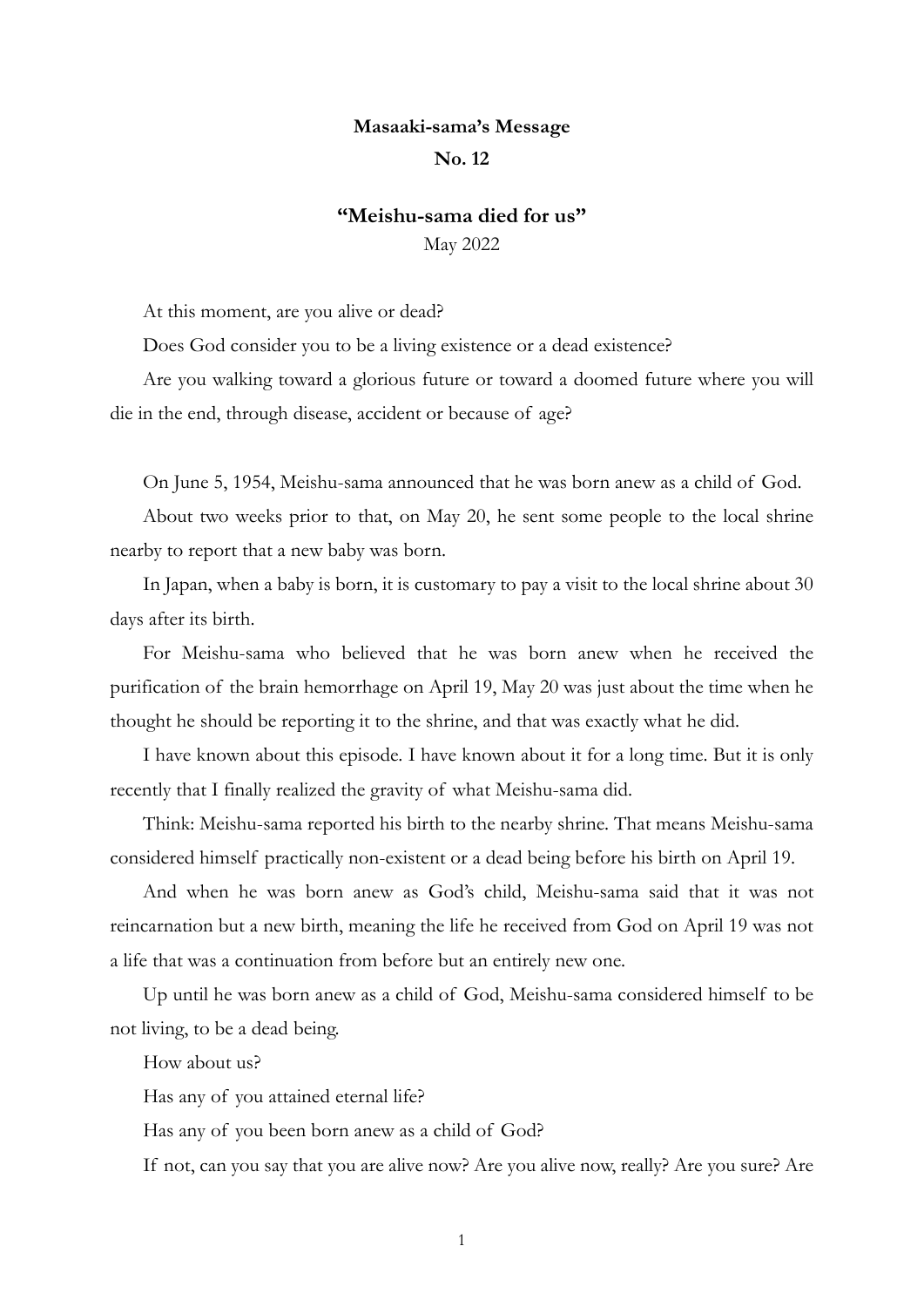you sure that God considers you to be a living existence?

To be frank, if we have not yet been born anew, it is the same as being dead at this moment.

But do we think like that? Do we think that we are dead beings who need to become living ones? Rather, actually, we are afraid of losing our life, aren't we? We are afraid of dying, aren't we?

What we should be afraid of now is the fact that we are like dead beings and are not able to attain eternal life.

Everyone, Meishu-sama sent people to the local shrine to report that a baby was born, that he was born anew: a 71-year-old man, full of gray hair, suffering from a stroke, half his body immobile.

Was Meishu-sama out of his mind?

Am I out of my mind for telling you that we are dead at this moment?

Well, as it is written, "If we are 'out of our mind,' as some say, it is for God; if we are in our right mind, it is for you." (2 Corinthians 5:13)

I am being out of my mind for you, for us—for us to truly follow Meishu-sama and attain eternal life.

Meishu-sama left this episode for us so that we would realize that we are like dead beings unless we are born anew as children of God, as Messiahs.

We say to the world that each human being is destined to be born anew as a Messiah. For this, society may tell us that we are crazy and that we are out of our minds.

Are we out of our minds? Are we crazy? Are we believing in something laughable? Are we lost? Are we misinterpreting the teachings of Meishu-sama, the truth of God?

No, we are not. We are in our right minds, aren't we? We believe in the truth, don't we? We believe in what Meishu-sama really wanted to tell us, don't we? I mean, we believe in what Jesus Christ really wanted to tell us, don't we?

Many of us received miracles from Johrei—illness healed, life prolonged. But for what? For you to think that this physical life you have and this physical body you carry are so precious that you want to keep them for as long as possible? Of course not! That's not why Meishu-sama gave you those miracles.

Meishu-sama granted you those blessings for you to awaken to eternal life!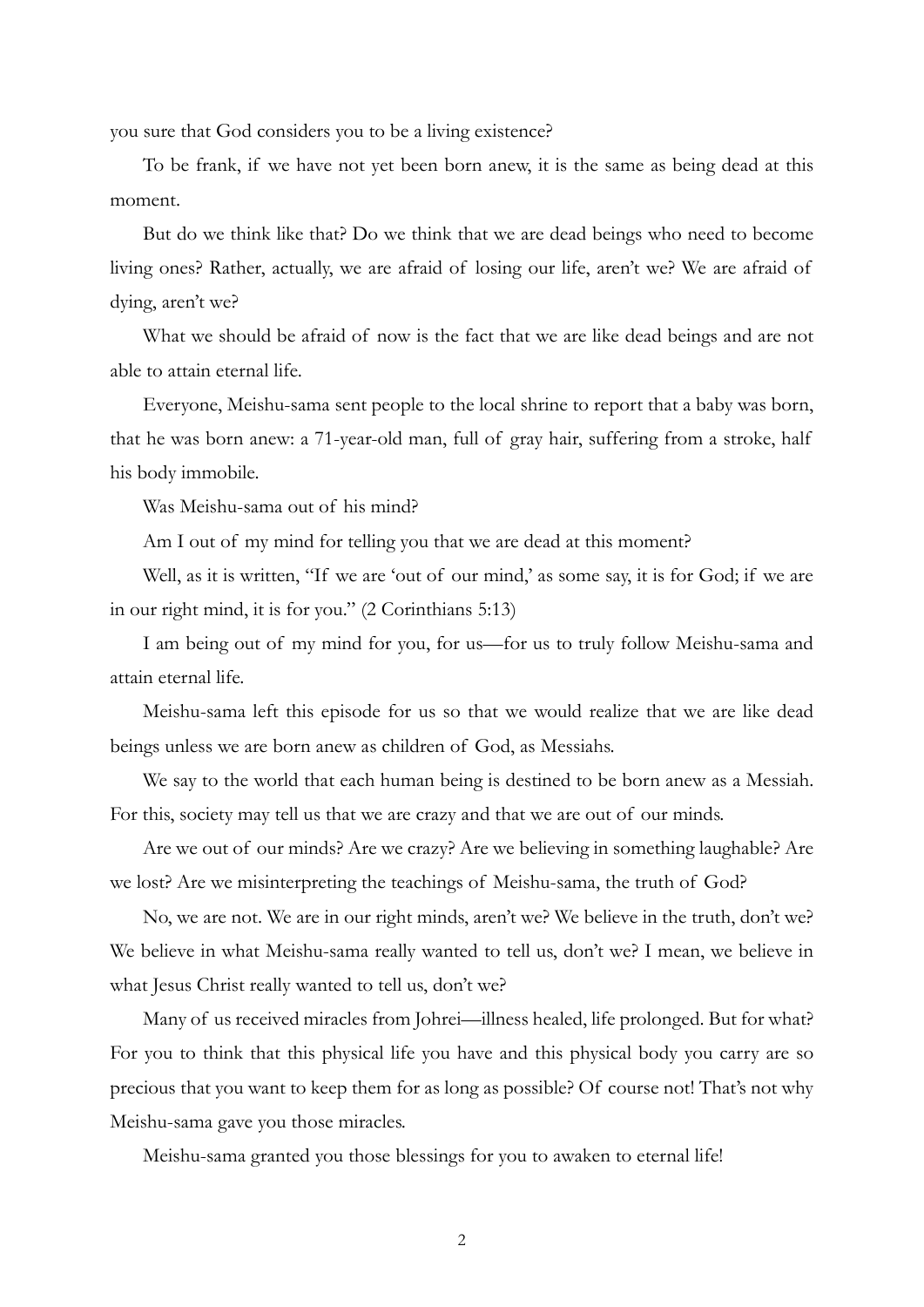Instead, what have we been doing?

Once we received a miracle, didn't we end up wanting more miracles, thinking that human health and life are the most important things, ministering Johrei only for the betterment of health and longevity of life?

Repent and wake up.

Don't let Meishu-sama's death go to waste. Don't let Meishu-sama's death go to waste!

Meishu-sama died through an illness to show us that what counts the most is not human health and life but, yes, eternal health and life.

If we had been able to awaken to the true treasure of eternal life when we received our blessings, Meishu-sama would not have needed to die that early through an illness. Don't you know that he said he would live until a hundred and twenty? Why didn't he live until then?

It was because of us. Because we who received miracles didn't understand the reason why we received them.

Meishu-sama died for us.

He died for us who were blinded by miracles.

He died for us who ended up treasuring human health and life above everything else.

He died for us who have been walking against his will.

He died for us so that we may live, live in the eternal life of God.

Next month, on June 15, we are going to hold the Grand Ceremony to Celebrate the Birth of the Messiah.

It will be an occasion when we make a promise, in the name of Kyoshu-sama, to God, Meishu-sama and Jesus Christ that we will be walking on the path to be born anew as children of God, as Messiahs.

For those who think that they are alive now, attending the ceremony would be of no use.

But for those who think that they are the same as dead at this moment, who think that they have to attain eternal life no matter what they lose, this ceremony will be their lifeline.

Before June 15, you have to decide this. You have to decide whether you consider yourself to be alive and want to treasure the life you have now or consider yourself to be